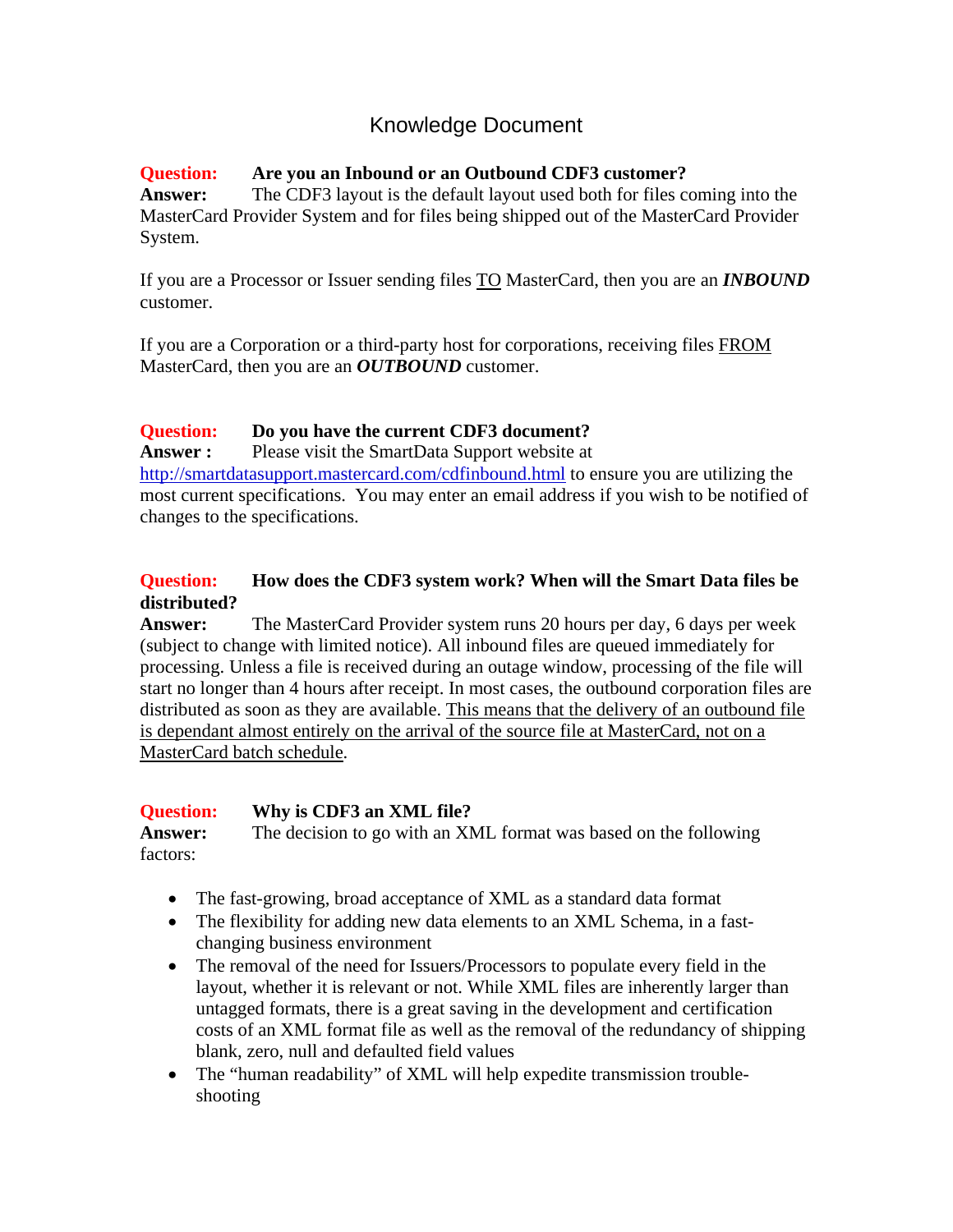At first glance, this can seem like a very intimidating document. 2000+ data elements is a significantly greater number of elements than is seen in most file formats in the credit card industry.

The second thing to do is to identify which data elements are applicable to the system which is sending data to MasterCard. If there are single data elements or whole groups of data elements that cannot be supplied then they can simply be ignored. Because the XML tags will not be sent for elements that cannot be supplied, there is no need to be concerned with the sending of default values in those fields.

#### **Question: What does the Data look like?**

**Answer:** Where applicable, ISO standards apply to fields in this file. Many acceptable values for fields are listed in the Schema Field definitions section of the layout document.

### **Question: What does each attribute in the XML Schema Document (CDFFileTransmission.xsd) mean?**

**Answer:** The following example will explain each attribute:

```
<xs:element name="BillingType" type="BillingType" minOccurs="1" 
maxOccurs="1"></xs:element>
```
- $\triangleright$  name= The name of the tag in the XML file. In this instance, the name of the tag is BillingType.
- $\triangleright$  type= The data type restrictions placed on this field. In other words, the acceptable types and values for this tag. In this instance the data type is BillingType.
- $\triangleright$  minOccurs= The minimum number of times a tag can occur.
- $\triangleright$  maxOccurs= The maximum number of times a tag can occur.

#### **Question: How do I determine if an XML tag (field) is required?**

**Answer:** Each tag in the XML Schema Document (CDFFileTransmission.xsd) contains minOccurs and maxOccurs attributes. The minOccurs tells you the minimum number of tags that must be contained in the file. The maxOccurs tell you the maximum number of tags that can be contained in the file.

Example 1:

```
<xs:element name="BillingType" type="BillingType" minOccurs="1" 
maxOccurs="1"></xs:element>
```
This notation implies that the tag BillingType is required. There can be one and only one entry for this tag.

#### Example 2: <xs:element name="ProcessingCorporateAccount" type="Id19Type" minOccurs="0" maxOccurs="1"></xs:element>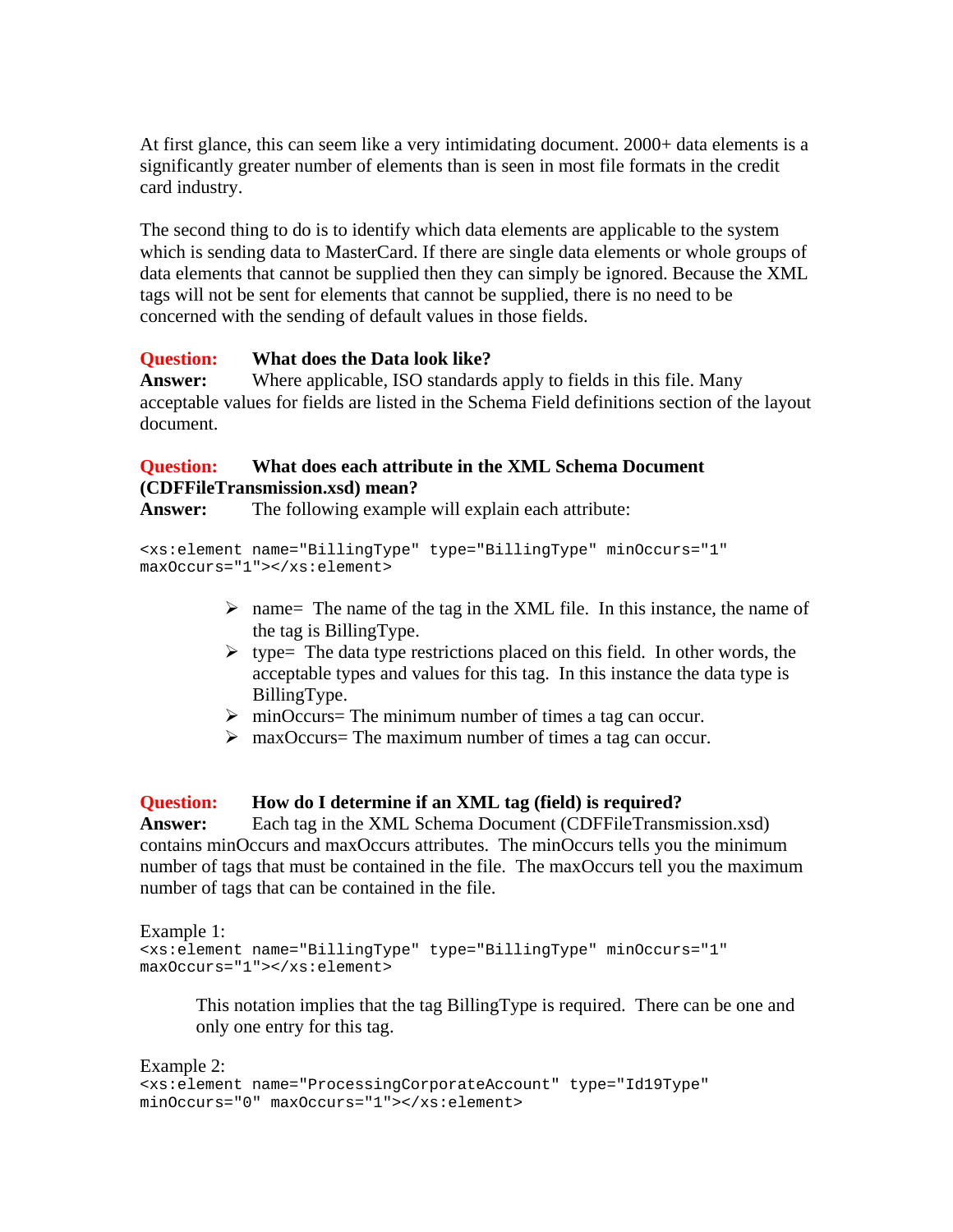This notation implies that the tag ProcessingCorporateAccount is not required. There can be zero to one entry for this tag.

#### **Question: How do I determine the data type and acceptable value for each tag (field)?**

**Answer:** Each tag in the XML Schema Document (CDFFileTransmission.xsd) contains a type= attribute. This attribute is used to detetermine not only the data type and size, but in some instances, acceptable values.

```
Example 1: 
<xs:element name="AccountNumber" type="Id19Type" minOccurs="0" 
maxOccurs="1"></xs:element>
```
 The AccountNumber tag has a type of Id19Type. You will need to find the definition of this type in the CDFFileTransmission.xsd file.

```
<xs:simpleType name="Id19Type"> 
       <xs:restriction base="xs:token"> 
             <xs:minLength value="1"></xs:minLength> 
             <xs:maxLength value="19"></xs:maxLength> 
       </xs:restriction> 
 </xs:simpleType>
```
 This Id19Type is a simple data type. In this example, the AccountNumber can have a length between 1 and 19 characters inclusive.

Valid Example: <AccountNumber>549900000000000</AccountNumber>

```
Example 2: 
<xs:element name="TransactionDate" type="MasterCardDateType" 
minOccurs="1" maxOccurs="1"></xs:element>
```
 The TransactionDate tag has a type of MasterCardDateType. You will need to find the definition of this type in the CDFFileTransmission.xsd file.

```
<xs:simpleType name="MasterCardDateType"> 
       <xs:restriction base="xs:date"></xs:restriction> 
 </xs:simpleType>
```
 This MasterCardDateType is a simple data type. In this example, the TransactionDate can be a valid date in the CCYY-MM-DD format.

Valid Example: <TransactionDate>2003-01-31</TransactionDate>

```
Example 3: 
<xs:element name="DebitOrCreditIndicator" type="SignCodeType" 
minOccurs="1" maxOccurs="1"></xs:element>
```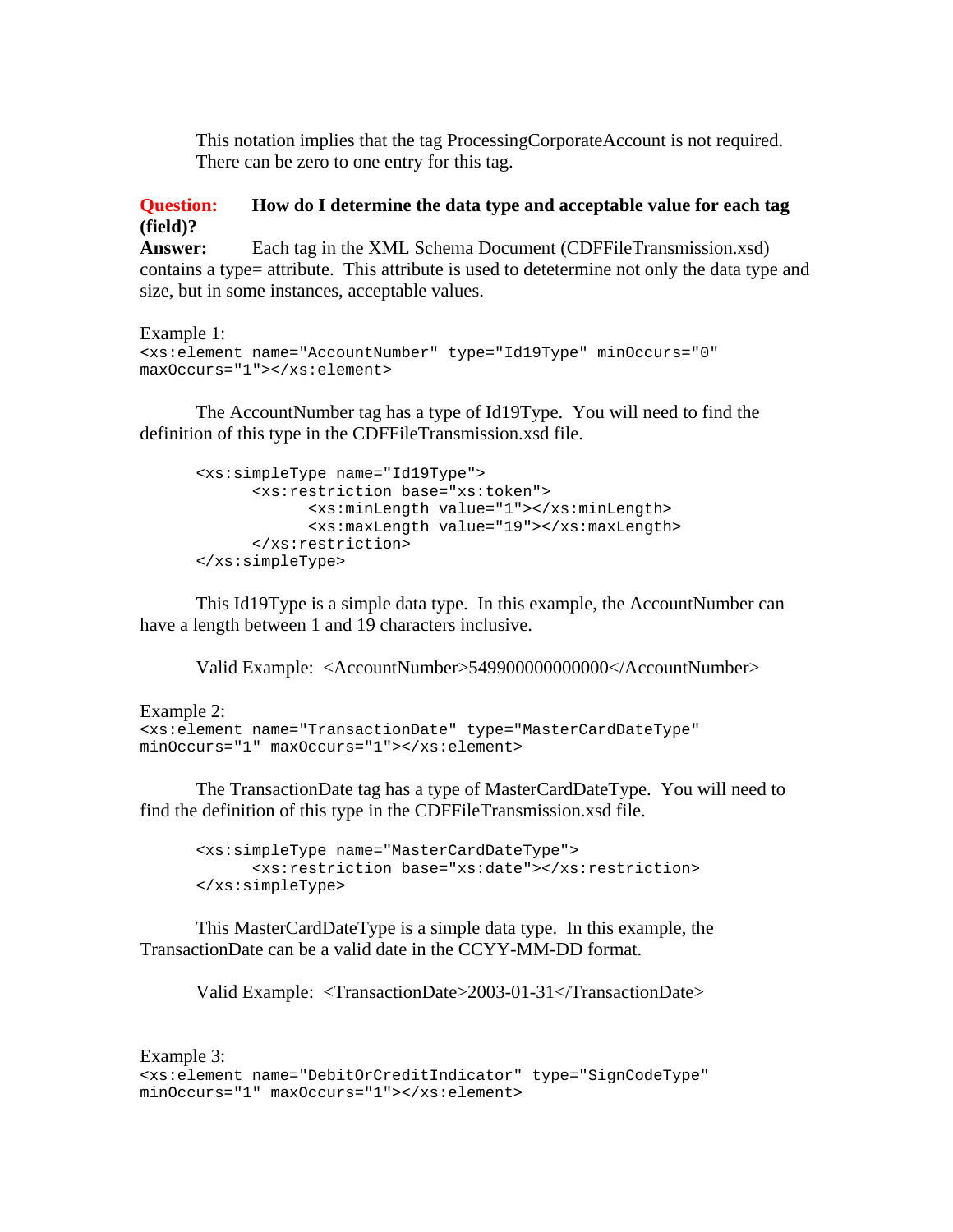The DebitOrCreditIndicator tag has a type of SignCodeType. You will need to find the definition of this type in the CDFFileTransmission.xsd file.

```
<xs:simpleType name="SignCodeType"> 
       <xs:restriction base="xs:token"> 
             <xs:enumeration value="C"></xs:enumeration> 
             <xs:enumeration value="D"></xs:enumeration> 
       </xs:restriction> 
 </xs:simpleType>
```
 This SignCodeType is a simple data type with a restriction (list of acceptable values). In this example, the DebitOrCreditIndicator tag can only contain either a C or a D. Any other values will be rejected.

Valid Example: <DebitOrCreditIndicator>D</DebitOrCreditIndicator>

Example 4:

```
<xs:element name="AmountInOriginalCurrency" type="CurrencyAmountType" 
minOccurs="1" maxOccurs="1"></xs:element
```
 The AmountInOriginalCurrency tag has a type of CurrencyAmountType. You will need to find the definition of this type in the CDFFileTransmission.xsd file.

```
<xs:complexType name="CurrencyAmountType"> 
             <xs:simpleContent> 
                    <xs:extension base="CurrencyType"> 
                         <xs:attribute name="CurrencyCode" 
                         type="CurrencyCodeType" 
                         use="required"></xs:attribute> 
                         <xs:attribute name="CurrencyExponent" 
                         type="CurrencyExponentType" 
                         use="required"></xs:attribute> 
                         <xs:attribute name="CurrencySign" 
                         type="SignCodeType" 
                         use="required"></xs:attribute> 
                    </xs:extension> 
             </xs:simpleContent> 
       </xs:complexType>
```
 This CurrencyAmountType is a complex data type that consists of many tags. This field consists of a CurrencyCode, CurrencyExponent and CurrencySign. Each one of these tags has their own type= that you must look up to determine the appropriate values.

 Valid Example: <AmountInOriginalCurrency CurrencySign="D" CurrencyExponent="2" CurrencyCode="840">10938</AmountInOriginalCurrency>

The above example represents a debit amount in the 840 currency of 109.38.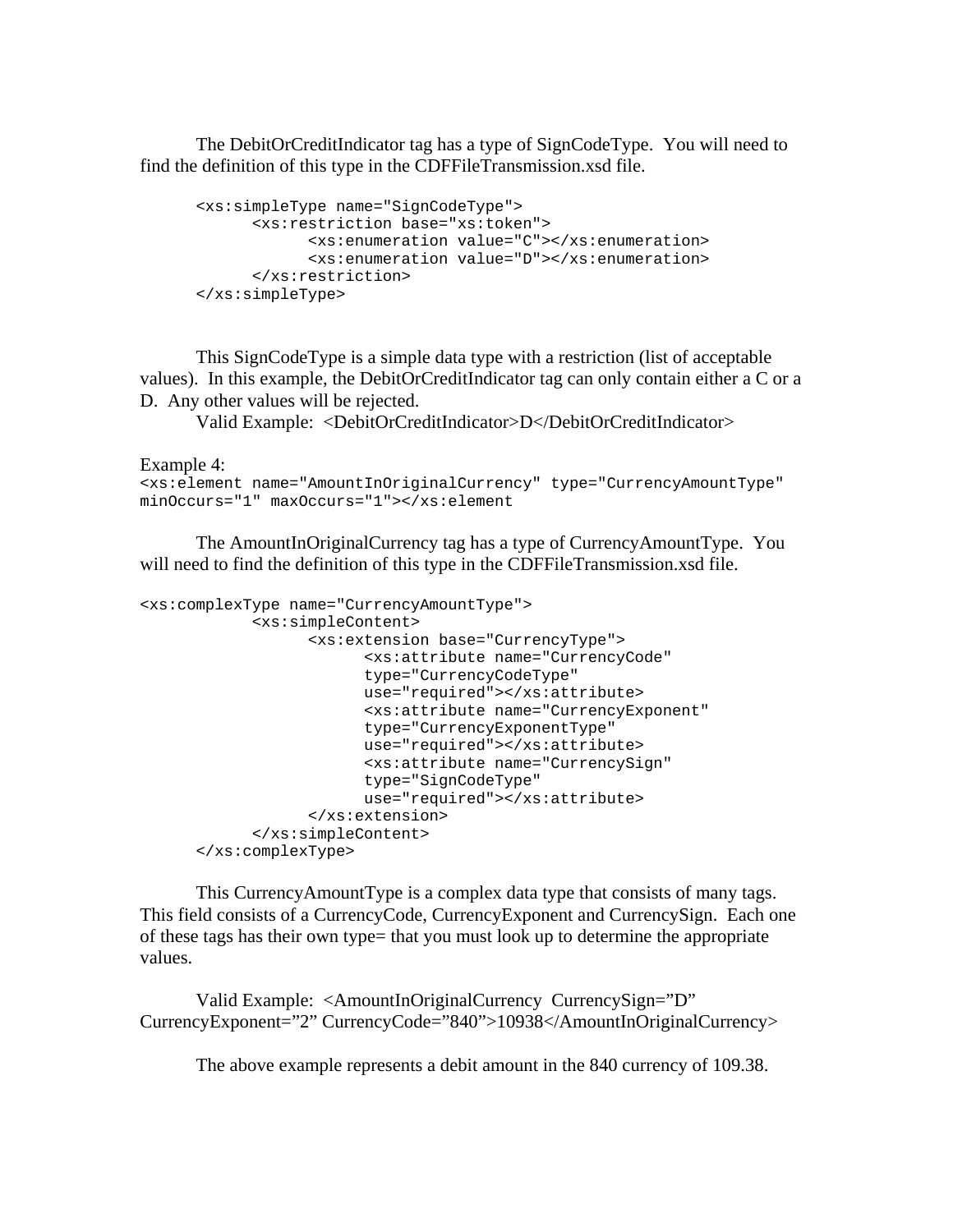**Question: Do I put in the decimal (".") character in amount fields? Answer:** No, the CDF v3.0 XML Schema Document (CDFFileTransmission.xsd) states that no decimals are to be placed in amount fields. The concept of an exponent is used in the CDF v3.0 document.

Example 1: Incorrect way to represent 1,234.56

<AmountInOriginalCurrency CurrencySign="D" CurrencyExponent="2" CurrencyCode="840">1,234.56</AmountInOriginalCurrency>

Example 2: Correct way to represent 1,234.56

<AmountInOriginalCurrency CurrencySign="D" CurrencyExponent="2" CurrencyCode="840">123456</AmountInOriginalCurrency>

#### **Question: Is the CDF v3.0 file case sensitive?**

**Answer:** Yes, the tags (fields) must match exactly to the XML Schema Document (CDFFileTransmission.xsd).

Example:

 If the schema states the following: <xs:element name="TotalNumOfAccounts" type="Numeric10Type" minOccurs="0" maxOccurs="1"></xs:element>

The following would be rejected due to the items highlighted in blue:

<TotalnumofAccounts>10</TotalnumofAccounts>

#### **Question: What is meant by the file will be rejected?**

**Answer:** Each and every CDF v3.0 file that is sent to MasterCard International is validated against the schema before it is loaded in to the Provider System. Validating against the schema (CDFFileTransmission.xsd) means that MasterCard International will take your input file and determine if any of the rules have been violated.

Examples of items that will not pass validation are: a) missing required fields b) incorrect data length c) incorrect data type d) incorrect data format (invalid date format) e) tags that are misspelled or have incorrect character case f) etc…

MasterCard International strongly recommends all CDF v3.0 files be validated against the schema before they are sent to MasterCard International. This will make it much easier on the data provider to fix data errors before they are sent to MasterCard International.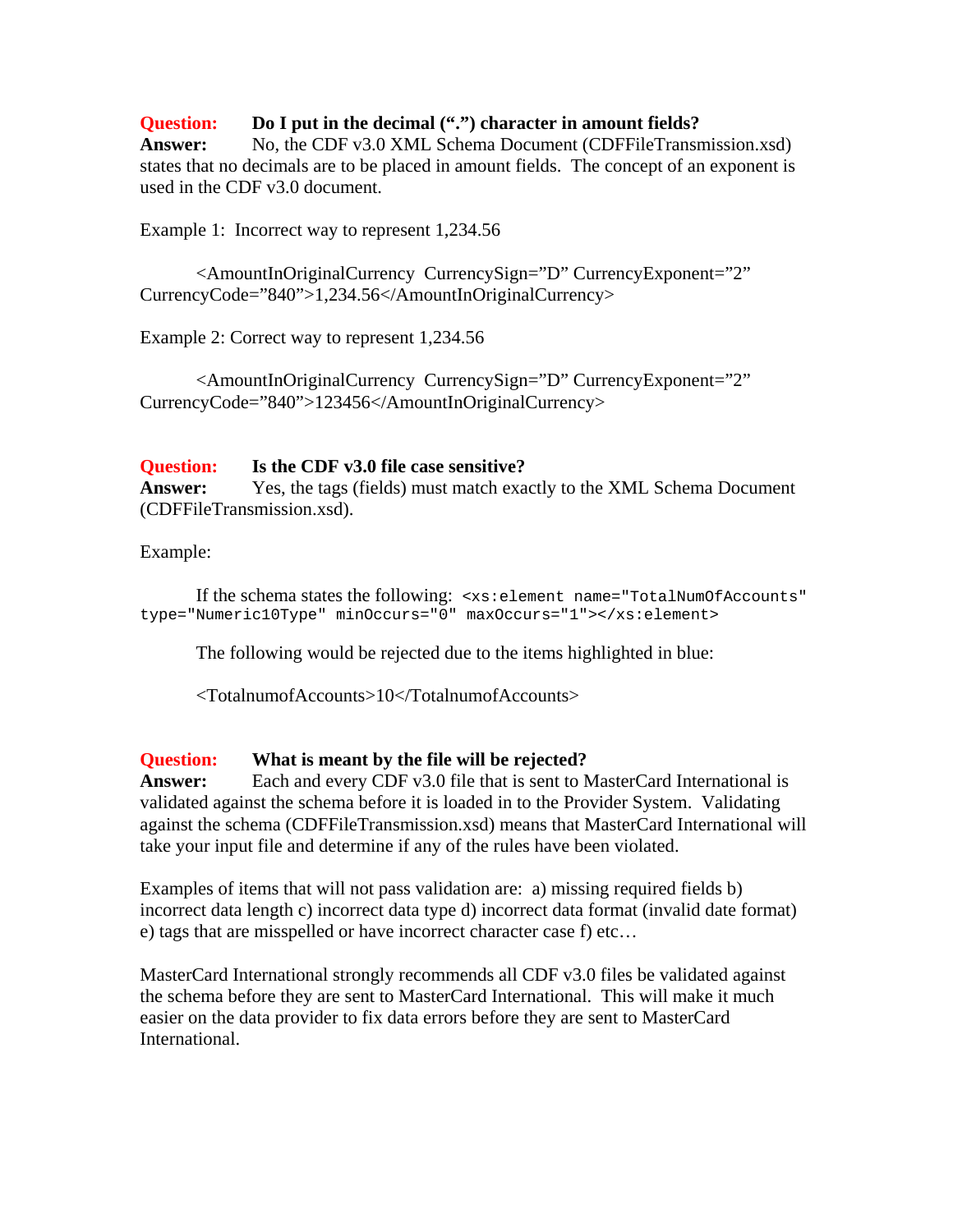#### **Question: XML does not allow certain characters. What do I do?**

**Answer:** XML control characters need to be sent as indicated below. For example, if you have a merchant named "Steve & Jose Bookstore" you would need to enter this in the XML file as Steve & amp; Jose Bookstore".

| <i><b>Character</b></i> | Reference  |
|-------------------------|------------|
| &.                      | &          |
|                         | <          |
|                         | >          |
| "                       | $\&$ quot; |
|                         | '          |

#### **Question: ProcessorNumber is an 11 digit number. Our processor number contains less positions. What exact data should we send?**

Answer: The ID11Type field is a minimum length of 1 and a maximum length of 11. If your Processor Number is 1111, you may send 1111 or you may send 00000001111, so long as you meet the minimum and maximum limitations.

### **Question: May we change the XML version or encoding format in the CDF 3 file?**

Answer: No, the first two lines of the CDF 3 file must be sent as identified in the Sample File.

 $\langle$  2xml version="1.0" encoding="utf-8" ?>

**-** <CDFTransmissionFile xmlns:xsi="**http://www.w3.org/2001/XMLSchemainstance**"

#### **Question: The sequence numbering in the sample file does not look sequential. Does it need to be?**

Answer: Sequencing is used for error reporting and each instance should be unique throughout the file.The sequence number of the hierarchyrecordheader may be a continuation of the Sequence Number in the Financial Record Header.

### **Question:** Is **the data in DebitOrCreditIndicator disregarded in a reversal or adjustment? Is a Retail Sale and Retail Sales Reversal both debit, or is the first one debit and the other one is credit?**

Answer: If the transaction increases the amount the cardholder will owe, it is a debit. If the transaction decreases the amount the cardholder will owe, it is a credit, regardless of the transaction type.

#### **Question: May we use the AcquirerReferenceData as the ProcessorTransactionID?**